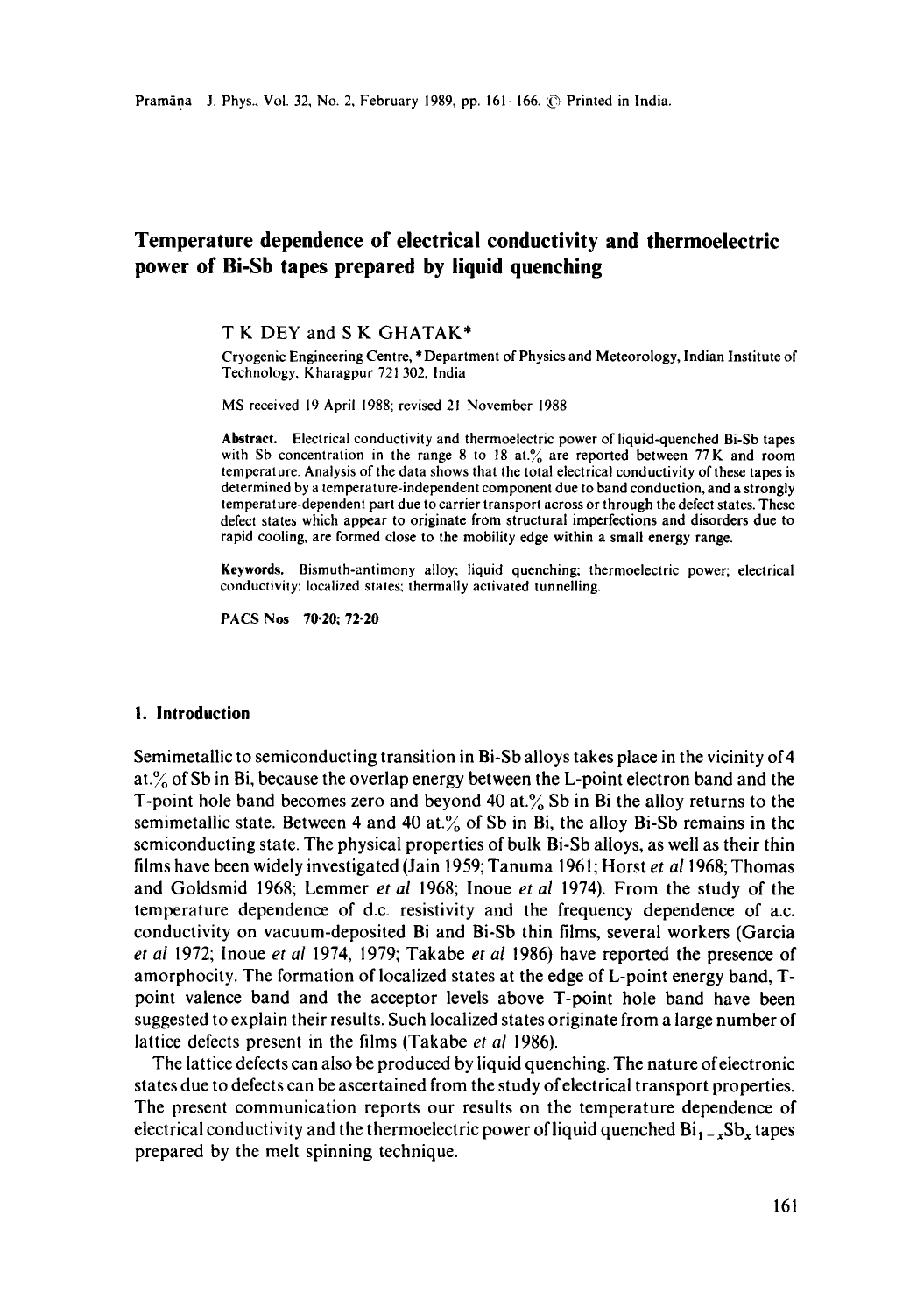## **2. Experimental**

Bi-Sb alloy ingots (with 8.28, 9.87 and 18.96 at. $\%$  Sb) were prepared from 99.999 $\%$  pure Bi and Sb following the usual method. Ductile tapes  $(25-30 \mu)$  thick) were obtained by ejecting molten Bi-Sb alloy through a narrow nozzle under argon gas pressure on a 30cm dia copper disc spinning at 2500 revolutions per minute. However, it was observed that good quality tapes of Bi-Sb with Sb concentration  $>$  25 at.% are very difficult to prepare by melt spinning due to the extreme brittle nature of the tapes. X-ray diffraction of Bi-Sb alloy ingot was taken using  $M \circ K_a(\lambda = 0.71 \text{ A})$  radiation. The X-ray pattern of the quenched tapes shows a change in the intensity of X-ray lines. The (102) line still remains the strongest, while the other lines are reduced considerably. This shows that the quenched Bi-Sb tapes are polycrystalline with preferred orientation along the (102) plane.

Electrical resistivity and thermoelectric power of these tapes were measured in a conventional cryostat between 77 and 300K, using four-probe and differential methods respectively. Calibrated copper-constantan thermocouples were used for temperature measurement. All voltages were recorded with a resolution of 1  $\mu$ V using a digital muitimeter (Keithley 191) and the current sources (Keithley 225) were employed to obtain the sample and the heater current.

# **3. Results**

Electrical resistivity ( $\rho$ ) and thermoelectric power ( $\alpha$ ) of the above three tapes measured between 77 and 300K are shown in figures 1 and 2 respectively. Temperature dependence of their electrical resistivities is very close to that reported for Bi-Sb thin



Figure 1. Temperature dependence of the total electrical resistivity of splat-quenched Bi-Sb tapes with different Sb concentrations.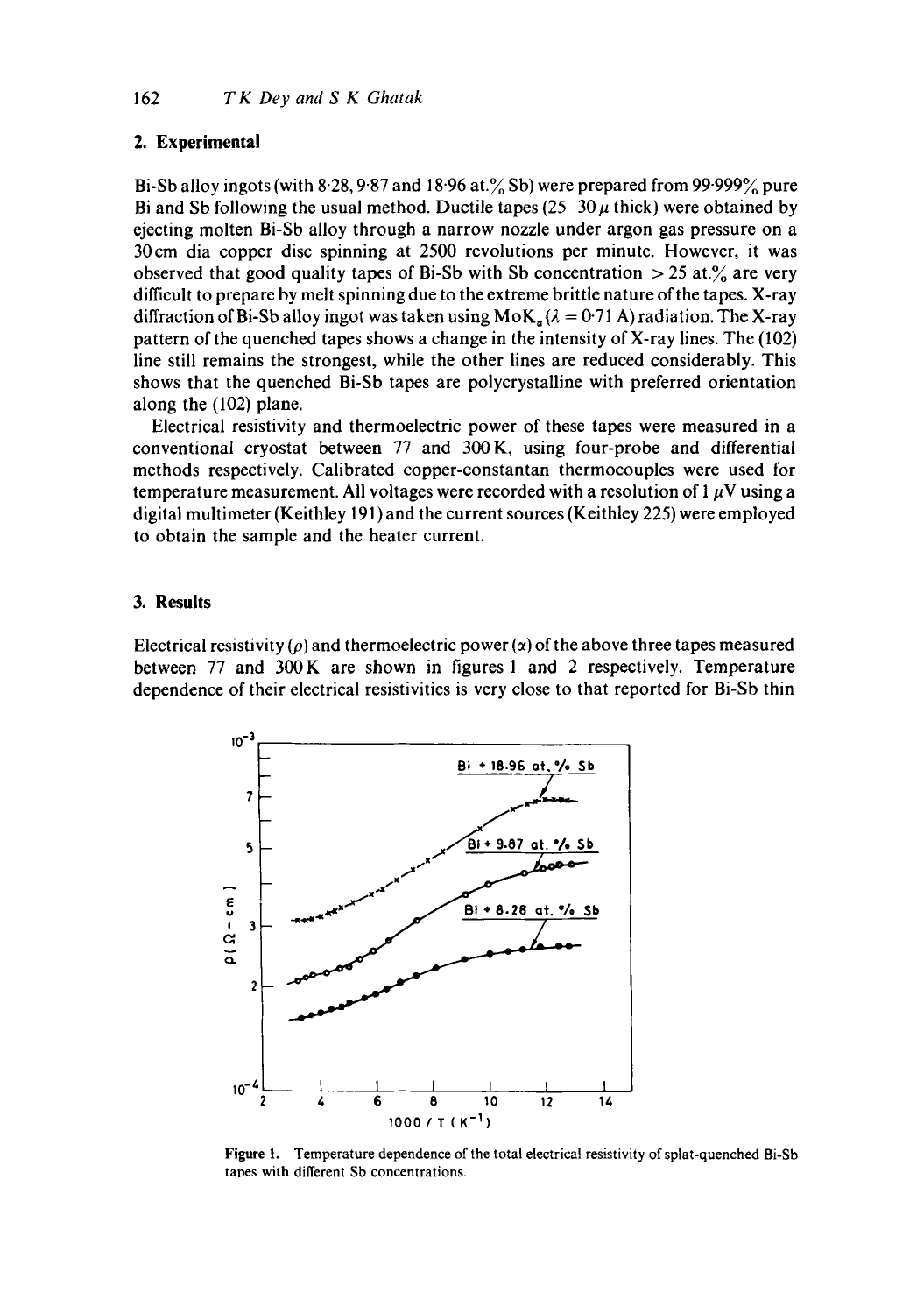

Figure 2. Temperature dependence of thermoelectric power of splat-quenched Bi-Sb tapes with different Sb concentrations.

films prepared by coevaporation (Inoue *et al* 1979) and also by ion beam mixing (lbrahim and Thompson 1985). Resistivity increases with lowering of temperatures and finally reaches a residual constant value. The magnitude of this residual value  $(\rho_0)$ increases with Sb content in Bi. The thermoelectric power of these tapes is negative and their magnitudes are similar to that reported for Bi-Sb bulk alloys (Tanuma 1961) and thin films (Ibrahim and Thompson 1985). At higher temperatures, the thermoelectric power of these tapes varies linearly, while a weak temperature dependence is exhibited at lower temperatures.

### **4. Discussion**

The nature of the temperature dependence observed for the electrical resistivities of the tapes suggests the existence of both temperature-dependent  $(\rho_h)$  and temperatureindependent  $(\rho_0)$  component. Following Inoue *et al* (1979), the total resistivity ( $\rho$ ) of the tape can be expressed as:

$$
1/\rho = 1/\rho_0 + 1/\rho_h \quad \text{i.e.} \quad \sigma = \sigma_0 + \sigma_h
$$

where  $\sigma$ 's are the corresponding conductivities.

The nature and origin of the temperature-independent part of the conductivity  $(\sigma_0)$  in these tapes may be traced from the semimetallic character of host Bi and from disorders in the samples due to rapid quenching. It is well known that the semimetallic state of Bi goes to the semiconducting state smoothly upon alloying with Sb. The concentration of Sb in Bi, where the band gap opens up lies around 5 at. $\%$ . However, the opening of the band gap is also found to be delayed when lattice deformations are present (Goldsmid 1970). As the process of splat cooling produces large imperfections, we might expect an appreciable amount of lattice deformations in our tapes hindering the opening of the band gap. Thus, the Fermi level may still be located in the conduction band giving rise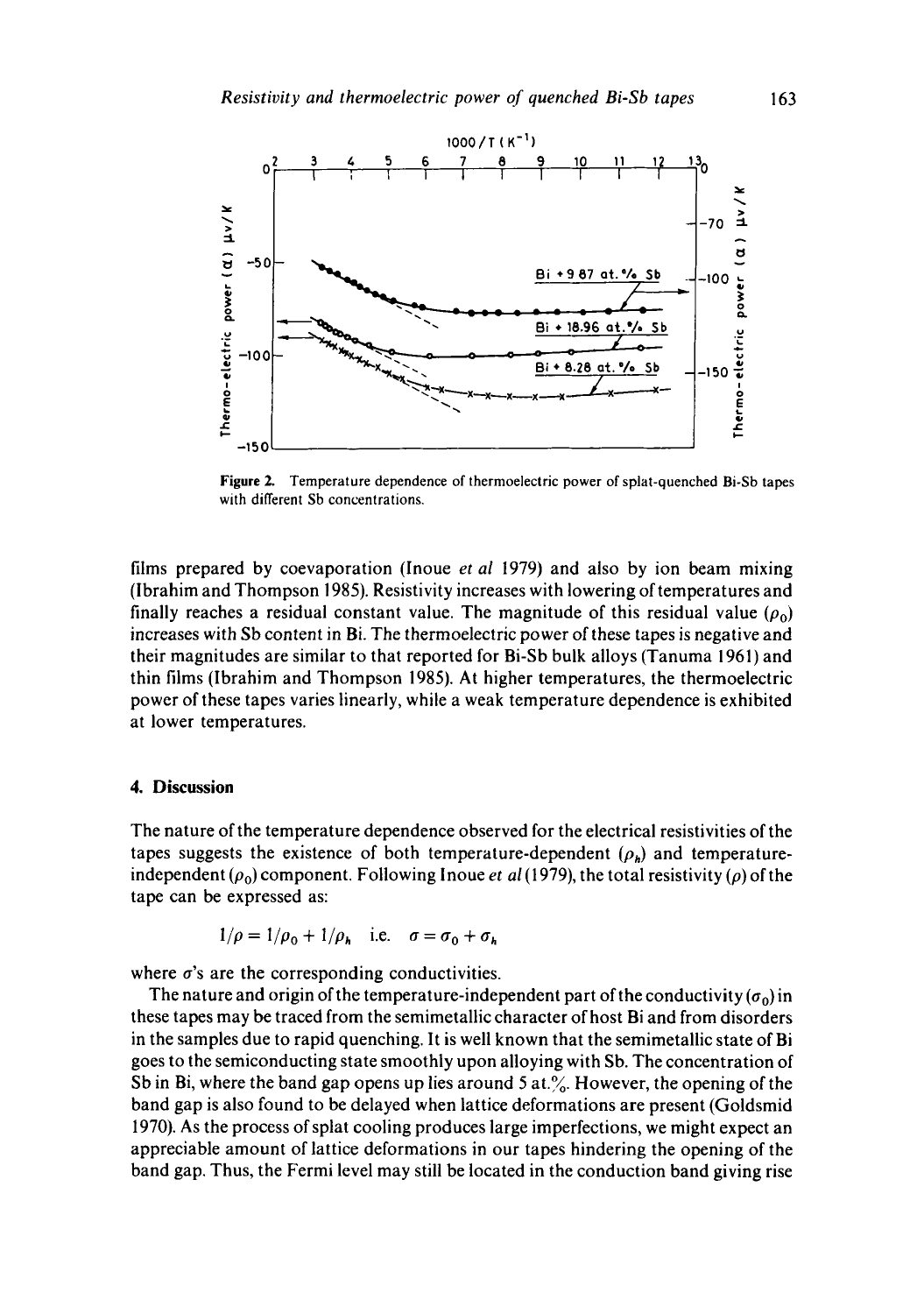to band conduction  $(\sigma_0)$ . Observed decrease of  $\sigma_0$  with Sb content in host Bi is due to the decrease of the density of states at the Fermi level.

The disorders associated with deformations also create localized states with very small mobility. Electrical conduction can then take place within the localized states, or between the localized and extended states. Such processes are strongly temperaturedependent and give rise to temperature-dependent component of conductivity  $(\sigma_{\mu})$ . Under such a situation, several mechanisms (Davis and Mott 1970; Emin 1974) could be responsible for the observed temperature dependence of  $\sigma_h$ . In order to ascertain the possible mechanism, we plotted  $\ln \sigma_h$  vs  $T^{-1}$  and  $\ln \sigma_h$  vs  $T^{-1/4}$ . While the  $T^{-1/4}$  plots do not follow a straight line, the  $T^{-1}$  plots yield a linear plot with two different slopes above and below 190 K (figure 3). The thermoelectric power of these tapes is nearly temperature-independent below  $\sim$  190 K and it varies linearly at higher temperatures (figure 2). The linearity displayed in figure 3 rules out the possibility of either a variable range hopping or small polaron conduction (Emin 1974) in our samples. Further, the existence of two different slopes above and below 190K (figure 3) along with the temperature variation of thermoelectric power indicates clearly that two different scattering mechanisms are responsible for the temperature dependence of  $\sigma_h$ .

From the above results it appears that below 190 K thermally-activated tunnelling of the carriers across the localized defects states (Davis and Mott 1970) determines the  $\sigma_h$ component of the observed total conductivity of the tapes. This conclusion is also supported by the weak temperature dependence exhibited for thermoelectric power in the same temperature range. Such a temperature-independent thermoelectric power



Figure 3. In  $\sigma_h$  versus  $T^{-1}$  for splat-quenched Bi-Sb tapes with different Sb concentrations.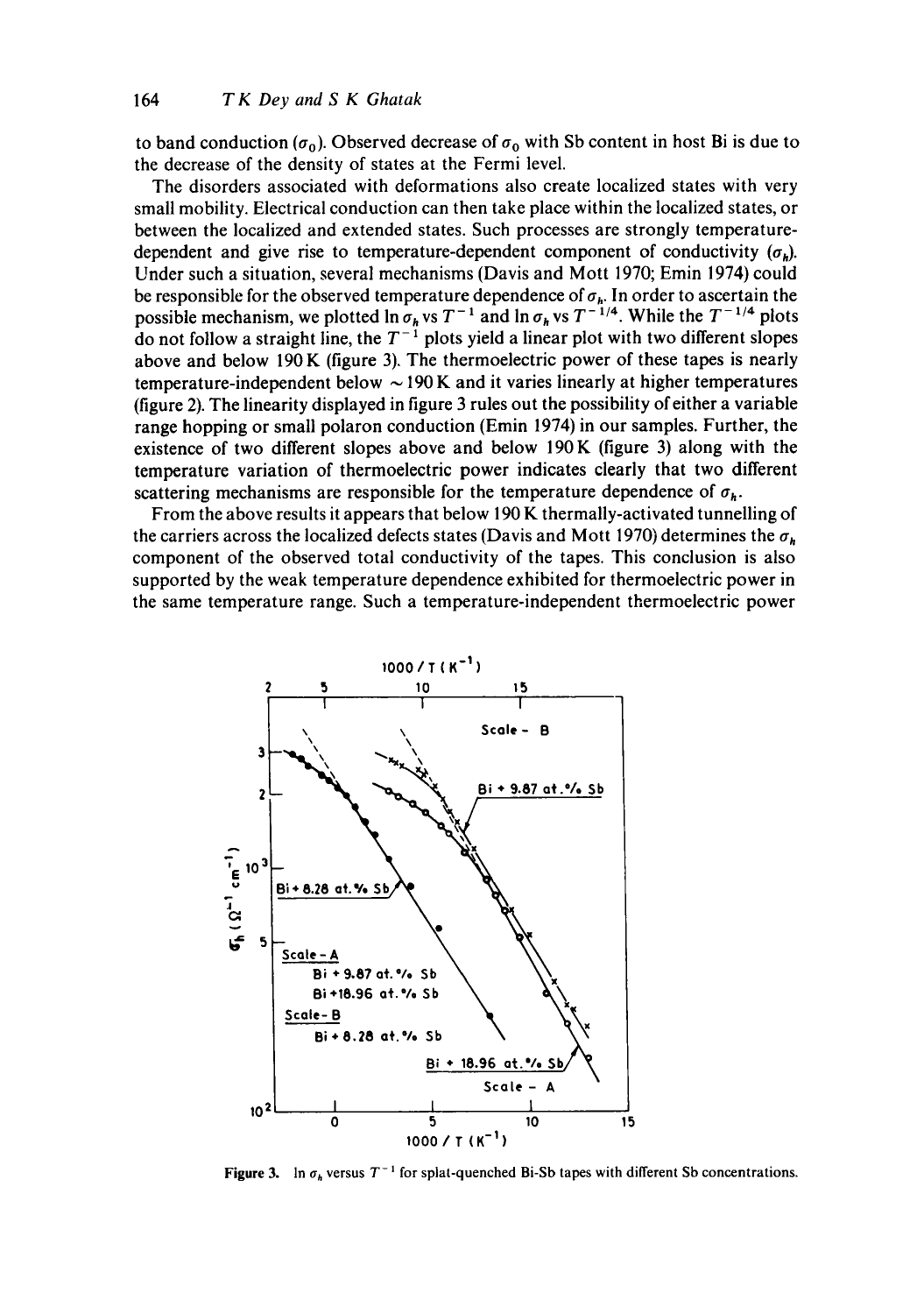can exist due to ambipolar contribution when conduction is due to thermally activated processes (Fritzsche 1974). Similarly, the exponential dependence of  $\sigma_h$  on  $T^{-1}$ , along with the linear dependence of thermoelectric power between 190 K and 300 K, suggests that in this temperature range the conductivity  $(\sigma_h)$  is due to carriers excited beyond the mobility edge (Davis and Mott 1970). Activation energies calculated from  $\ln \sigma_h$  vs  $T^{-1}$ plot in this temperature range comes out between 9 and 14 meV. These values are much smaller than that of typical disordered semiconductors. This may be due to the narrow band gaps of Bi-Sb compared to the conventional semiconductors.

It may be pointed out that  $\ln \sigma_h$  has a smaller slope in the regions where carriers are excited in the extended states beyond the mobility edge, than in the region dominated by thermally activated processes. Though such a feature was reported by Peron (1971) for liquid Se-Te alloys, it is generally not observed for disordered semiconductors. Due to the inelastic nature of thermally activated processes, the larger slopes at low temperatures may be interpreted as due to the smaller spread in energy of the localized states compared to the maximum phonon energy available.

## **5. Conclusion**

Results on the temperature dependence of electrical resistivity and thermoelectric power of Bi-Sb quenched tapes between 77 K and 300K indicate the presence of localized states. Along with the temperature-independent band conduction  $(\sigma_0)$ , a strongly temperature-dependent conductivity  $(\sigma_h)$  contributes to the total electrical conductivity ( $\sigma$ ) of the tapes. Below 190 K the component ( $\sigma_h$ ) is governed by thermallyassisted tunnelling of electrons between the localized states near the mobility edge; while at higher temperatures it is dominated by electrons excited beyond the mobility shoulders in the extended states. Failure of  $T^{-1/4}$  dependence of  $\sigma_h$  suggests that in our quenched tapes there exist very few localized states around the Fermi level. These states are formed mostly close to the mobility edge within a very small energy range.

#### **Acknowledgements**

Authors are thankful to Mr D K Paul for technical help. This work was carried out under a research project financed by the Council of Scientific and Industrial Research, New Delhi.

#### **References**

Davis E A and Mott N F 1970 *Philos. Mag.* 22 903 Emin D 1974 *Phys. Rev. Lett.* 32 303 Fritzsche H 1974 *Amorphous and liquid semiconductors* (ed.) J. Tauc (London and New York: Plenum Press) p. 221 Garcia N, Kao Y H and Strongin M 1972 *Phys. Rev.* B5 2029 Goldsmid H J 1970 *Phys. Status Solidi* (a)l 7 Horst R B, Cuff K P and Hawkins S R 1968 *Bull. Am. Phys. Soc.* 13 384 Ibrahim A M and Thompson D A 1985 *Nucl. Instrum. Meth:* B718 566 Inoue M, Tamaki Y and Yagi H 1974 *J. Appl. Phys.* 45 1562